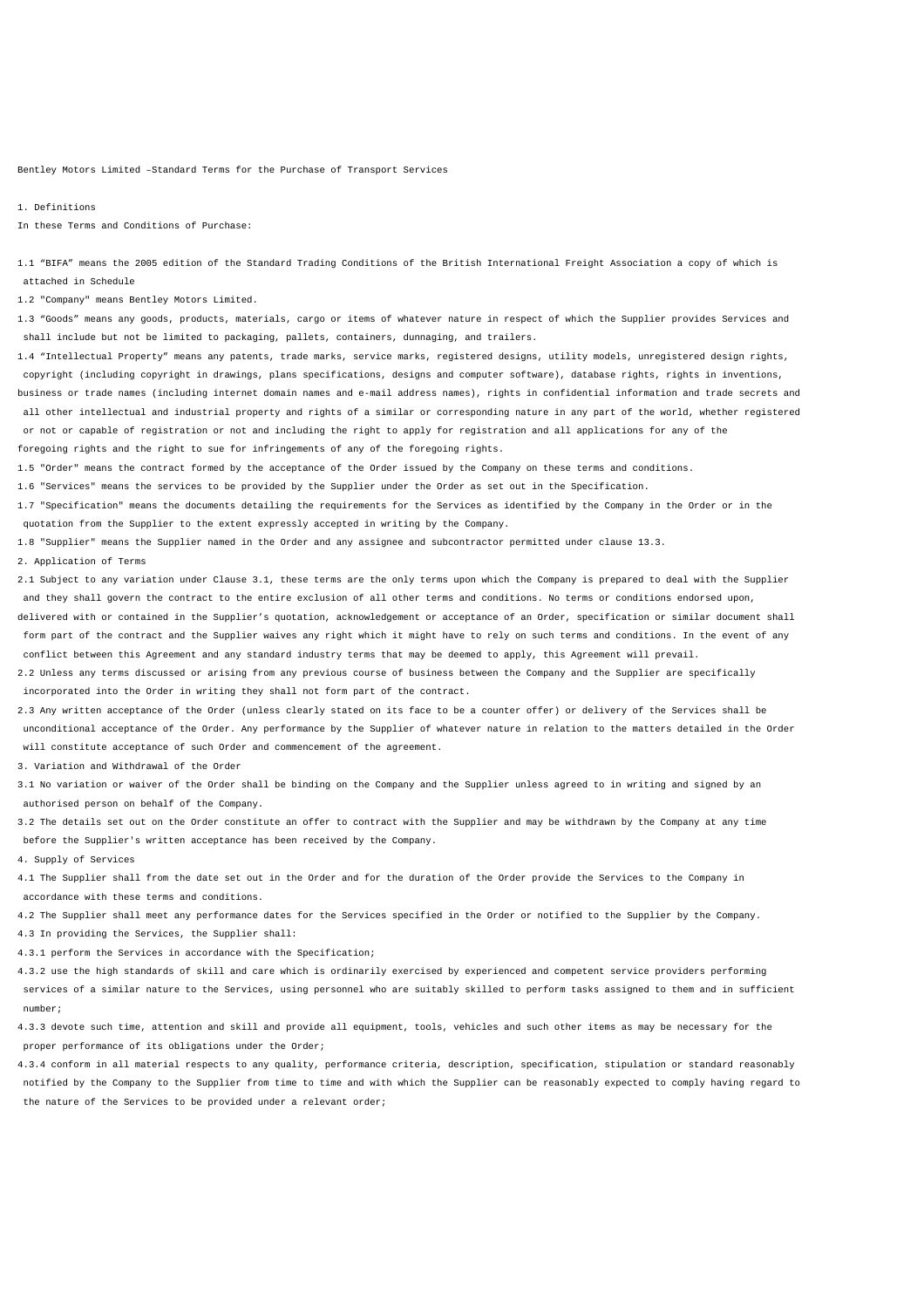4.3.5 obtain and maintain all necessary licences, permissions and consents to enter into and perform this Order and provide the Services; 4.3.6 observe all health and safety rules and regulations and any other security requirements that apply at any of the Company's premises and any delivery addresses;

4.3.7 immediately notify the Company of any information or of any changes in its organisation or method of doing business which might reasonably affect the performance of its duties and obligations under the Order; and

4.3.8 comply with all relevant laws, regulations, orders, rules and codes of practice.

5. Company's Remedies

5.1 If the Supplier fails to perform the Services by the applicable dates, the Company shall, without limiting its other rights or remedies,have one or more of the following rights:

5.1.1 to recover from the Supplier any costs incurred by the Company in obtaining substitute services from a third party;

5.1.2 where the Company has paid in advance for Services that have not been provided by the Supplier, to have such sums refunded by the Supplier; or

5.1.3 subject to clause 9, to claim damages for any additional costs, loss or expenses incurred by the Company which are in any way attributable to the Supplier's failure to meet such dates.

5.2 These conditions shall extend to any substituted or remedial services provided by the Supplier.

5.3 The Company's rights under this Order are in addition to its rights and remedies implied by statute and common law.

6. Company's Obligations

6.1 The Company:

6.1.1 shall provide the Supplier with reasonable access at reasonable times to the Company's premises for the purpose of providing the Services;

6.1.2 shall provide such information to the Supplier as the Supplier may reasonably request and the Company considers reasonably necessary for the purpose of providing the Services.

6.1.3 warrants that it will comply fully with all commodity restrictions, security, information, customs, packaging and labelling requirements for each service, as established by the applicable laws and regulations in force in the relevant territories. The Company recognizes that the provision of late, incomplete or incorrect information may have serious effects, such as delays to flights, denied or

delayed permission to land or unload flights and the imposition of heavy fines by governmental or regulatory authorities (e.g. fines exceeding 10,000 USD are possible under the latest US rules)

6.1.4 makes the following warranties at the date of this agreement, which shall be deemed to be repeated upon the tendering of each shipment:

6.1.4.1 it is either the owner or authorised agent of the owner of the shipment and that it is accepting the terms and conditions of this agreement not only for itself but also as agent for and on behalf of the owner;

6.1.4.2 all information provided by the Company or its representative is complete and accurate;

6.1.4.3 the shipment was prepared in secure premises by the Company's employees or representatives;

6.1.4.4 the Company protected the shipment against unauthorised interference during preparation, storage and transportation to Contractor;

6.1.4.5 the shipment is properly marked and addressed and packed to ensure safe transportation with ordinary care and handling;

6.1.4.6 all applicable customs, import, export and other laws and regulations have been complied with.

6.3 The Company hereby agrees to indemnify, defend and hold harmless the Supplier and its employees and agents against and from any claims,liabilities, judgements, orders, fines, damages, costs (including costs of defence or settlement and reasonable lawyers' fees) and expenses

arising out of a breach of the Company's obligations or warranties under this Agreement (which, for the avoidance of doubt, shall include all obligations and warranties contained in BIFA and UKWA as applicable)

7. Charges

7.1 The Charges for the Services shall be set out in the Order, and shall be valid for a period of 12 months. Unless otherwise agreed in writing by the Company, the Charges shall include every cost and expense of the Supplier directly or indirectly incurred in connection with the performance of the Services.

7.2 The Supplier shall invoice the Company on completion of the Services. Each invoice shall include such supporting information required by the Company to verify the accuracy of the invoice, including but not limited to the relevant purchase order number.

7.3 In consideration of the supply of the Services by the Supplier, the Company shall pay the invoiced amounts, within 30 days of the end of the month in which the Company receives a correctly rendered invoice, to a bank account nominated in writing by the Supplier without reduction or deferment on account of any claim, counterclaim or set-off, except in relation to disputed sums.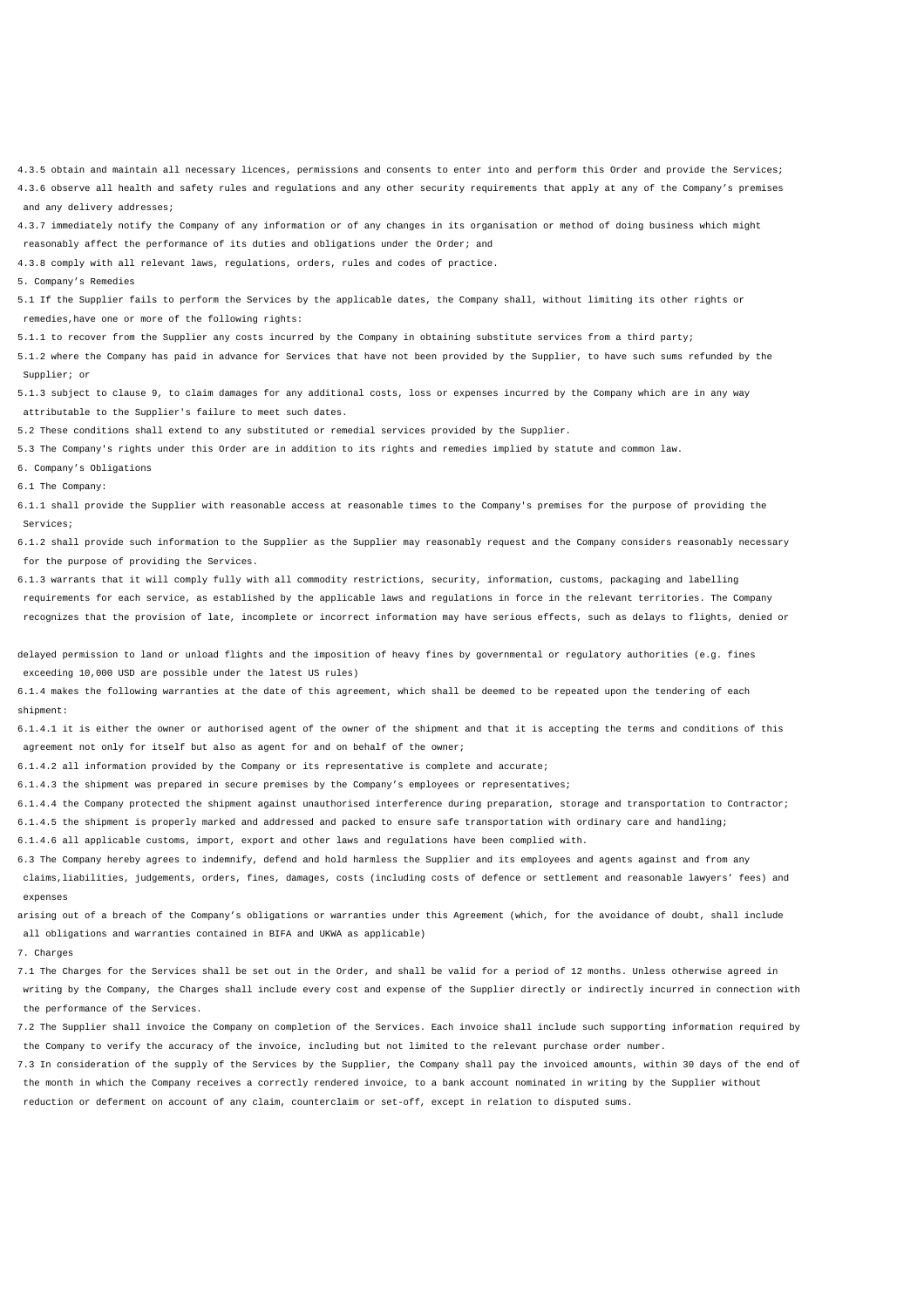7.4 All amounts payable by the Company under the Order are exclusive of amounts in respect of value added tax chargeable for the time being (VAT). Where any taxable supply for VAT purposes is made under the Order by the Supplier to the Company, the Company shall, on receipt of a

valid VAT invoice from the Supplier, pay to the Supplier such additional amounts in respect of VAT as are chargeable on the supply of the Services at the same time as payment is due for the supply of the Services.

7.5 If the Company fails to pay any amount properly due and payable by it under the Order, the Supplier shall have the right to charge interest on the overdue amount in accordance with the Late Payment of Commercial Debts (Interest) Act 1998 on a daily basis from the due date up to the date of actual payment, whether before or after judgment. This clause shall not apply to payments that the Company disputes in good faith.

7.6 The Supplier shall maintain complete and accurate records of the time spent and materials used by the Supplier in providing the Services, and shall allow the Company to inspect such records at all reasonable times on request.

7.7 The Supplier shall not be entitled to assert any credit, set-off or counterclaim against the Company in order to justify withholding payment of any such amount in whole or in part. The Company may, without limiting its other rights or remedies, set off any amount owing to

it by the Supplier against any amount payable by the Company to the Supplier.

8. Intellectual Property

8.1 In respect of any goods that are transferred to the Company under this Order, including without limitation the Deliverables or any part of them, the Supplier warrants that it has full clear and unencumbered title to all such items, and that at the date of delivery of such items to the Company, it will have full and unrestricted rights to transfer all such items to the Company.

8.2 All materials provided by the Company are the exclusive property of the Company and will by the Supplier in safe custody at its own risk and will be returned to the Company at the end of the Order or sooner if required by the Company.

9. Liability and Indemnity

9.1 Neither party excludes or limits its liability for:

9.1.1 death or personal injury resulting from its negligence;

9.1.2 fraud (including fraudulent misrepresentation);

9.1.3 any other matter for which it would be unlawful for that party to exclude or limit its liability.

9.2 Subject to clause 9.1, neither party shall be liable to the other for any indirect or consequential loss.

9.3 The Supplier shall keep the Company indemnified in full against all costs, expenses, damages and losses, including any interest, fines, legal and other professional fees and expenses awarded against or incurred or paid by the Company or any claim made against the Company by a third party arising directly out of, or in connection with, the supply of the Services, to the extent that such claim arises out of the breach, negligent performance or failure or delay in performance of the Order by the Supplier, its employees, agents or subcontractors. Subject to Clause 9.1 the Supplier's liabaility under the Order, whether arising in contract, tort (including negligence), by statute or otherwise shall be limited to £10,000 per shipment;

9.4 For the duration of the Order and for a period of 12 months thereafter, the Supplier shall maintain in force, with a reputable insurance company, public liability insurance to cover the liabilities that may arise under or in connection with the Order and shall, on the Company's request, produce both the insurance certificate giving details of cover and the receipt for the current year's premium in respect

of each insurance.

9.5 This clause 9 shall survive termination of the Order.

9.6 Claims for loss and damage must be notified in writing as soon as possible.

10. Confidentiality

10.1 A party (Receiving Party) shall keep in strict confidence all technical or commercial know-how, specifications, inventions, processes or initiatives which are of a confidential nature and have been disclosed to, or otherwise obtained by, the Receiving Party by the other party (Disclosing Party), its employees, agents or subcontractors, and any other confidential information concerning the Disclosing Party's business or its products or its services which the Receiving Party may obtain. The Receiving Party shall restrict disclosure of such confidential information to such of its employees, agents or subcontractors as need to know it for the purpose of discharging the Receiving

Party's obligations under the Order, and shall ensure that such employees, agents or subcontractors are subject to obligations of confidentiality corresponding to those which bind the Receiving Party.

This clause 10 shall survive termination of the Order.

11. Termination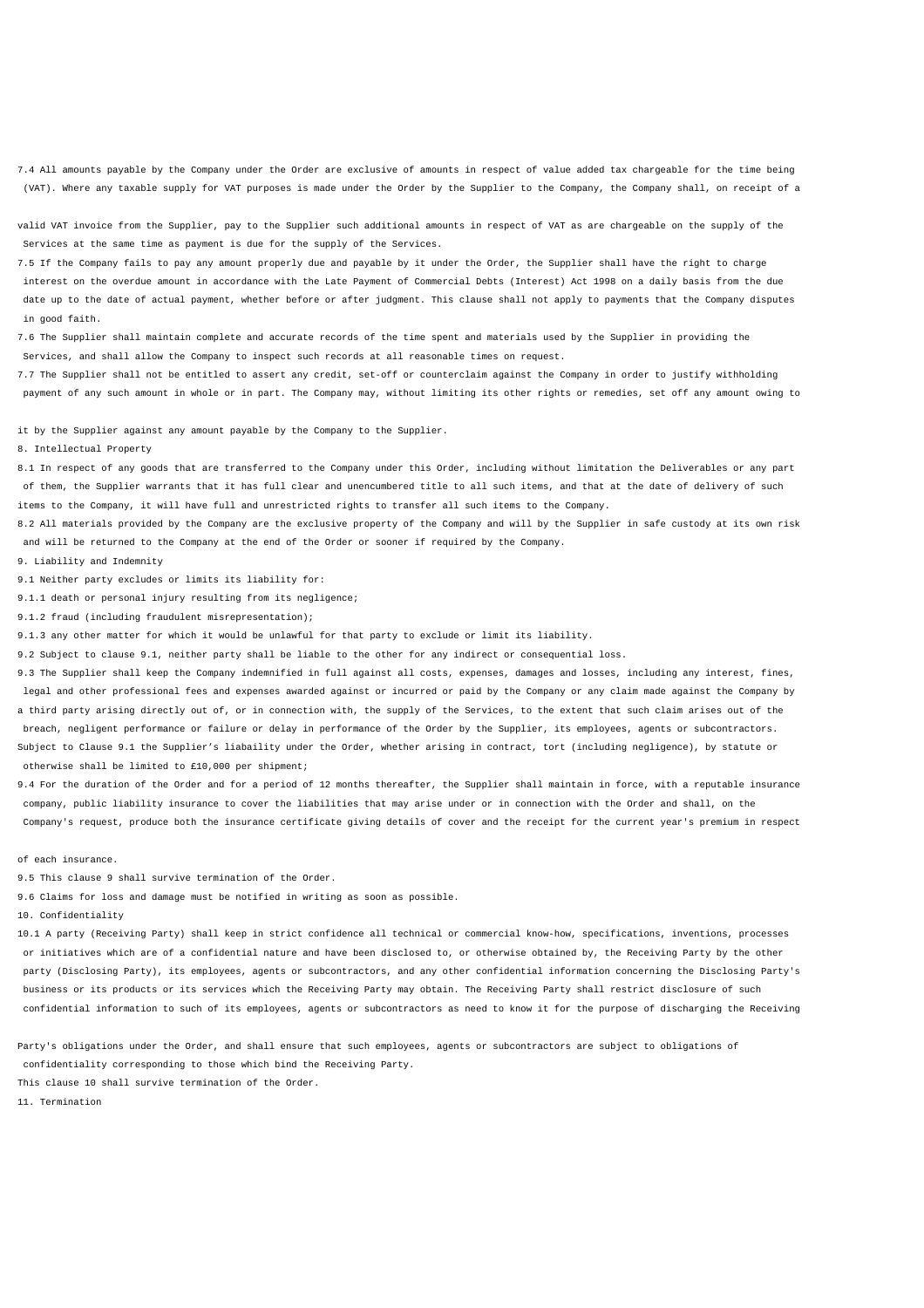11.1 Without limiting its other rights or remedies, either party may terminate the Order with immediate effect by giving written notice to the other party if:

11.1.1 the other party commits a material or persistent breach of the Order and (if such a breach is remediable) fails to remedy that breach within 10 days of receipt of notice in writing of the breach;

11.1.2 the other party suspends, or threatens to suspend, payment of its debts or is unable to pay its debts as they fall due or admits inability to pay its debts or (being a company) is deemed unable to pay its debts within the meaning of section 123 of the Insolvency Act 1986 or (being an individual) is deemed either unable to pay its debts or as having no reasonable prospect of so doing, in either case, within the meaning of section 268 of the Insolvency Act 1986 or (being a partnership) has any partner to whom any of the foregoing apply; 11.1.3 the other party commences negotiations with all or any class of its creditors with a view to rescheduling any of its debts, or makes a proposal for or enters into any compromise or arrangement with its creditors other than (where a company) for the sole purpose of a scheme for a solvent amalgamation of the other party with one or more other companies or the solvent reconstruction of the other party;

11.1.4 a petition is filed, a notice is given, a resolution is passed, or an order is made, for or in connection with the winding up of the other party (being a company) other than for the sole purpose of a scheme for a solvent amalgamation of the other party with one or more other companies or the solvent reconstruction of the other party;

11.1.5 the other party (being an individual) is the subject of a bankruptcy petition order;

11.1.6 a creditor or encumbrancer of the other party attaches or takes possession of, or a distress, execution, sequestration or other such process is levied or enforced on or sued against, the whole or any part of its assets and such attachment or process is not discharged within 14 days;

11.1.7 an application is made to court, or an order is made, for the appointment of an administrator or if a notice of intention to appoint an administrator is given or if an administrator is appointed over the other party (being a company);

11.1.8 a floating charge holder over the assets of the other party (being a company) has become entitled to appoint or has appointed an administrative receiver;

11.1.9 a person becomes entitled to appoint a receiver over the assets of the other party or a receiver is appointed over the assets of the other party;

11.1.10 any event occurs, or proceeding is taken, with respect to the other party in any jurisdiction to which it is subject that has an effect equivalent or similar to any of the events mentioned in clause

11.1.2 to clause 11.1.9 (inclusive);

11.1.11 the other party suspends or threatens to suspend, or ceases or threatens to cease to carry on, all or a substantial part of its business; or

11.1.12 the other party (being an individual) dies or, by reason of illness or incapacity (whether mental or physical), is incapable of managing his own affairs or becomes a patient under any mental health legislation.

11.2 Without limiting its other rights or remedies, the Company may terminate the Order by giving the Supplier 3 months' written notice. 12. Effect of Termination

12.1 On termination of the Order for any reason:

12.1.1 the Supplier shall immediately deliver to the Company all Deliverables whether or not then complete, and return all Company property. If the Supplier fails to do so, then the Company may enter the Supplier's premises and take possession of them. Until they have been returned or delivered, the Supplier shall be solely responsible for their safe keeping and will not use them for any purpose not connected

## with this Order;

12.1.2 the accrued rights, remedies, obligations and liabilities of the parties as at termination shall not be affected, including the right to claim damages in respect of any breach of the Order which existed at or before the date of termination; and

12.1.3 clauses which expressly or by implication have effect after termination shall continue in full force and effect.

## 13. Audit

13.1 The Supplier shall maintain complete and accurate records relating to all matters relevant to the relationship between the parties described in the Order including the calculation of Charges and the provision of Services. Subject always to the confidentiality provisions of this Order, the Company and/or its appointed auditors (whether internal or external to the Company) shall have the right, exercisable by fourteen (14) days' prior written notice given to the Supplier, to audit and take copies of such records.

13.2 Any such audit shall take place during normal business hours, with minimal disruption to the Supplier, and the Supplier shall provide to the Company and/or its appointed auditors such reasonable co-operation, assistance and access as the Company may require. The Supplier may, at its own expense, involve a person from its own auditors (whether internal or external to the Supplier) in such audit. Any such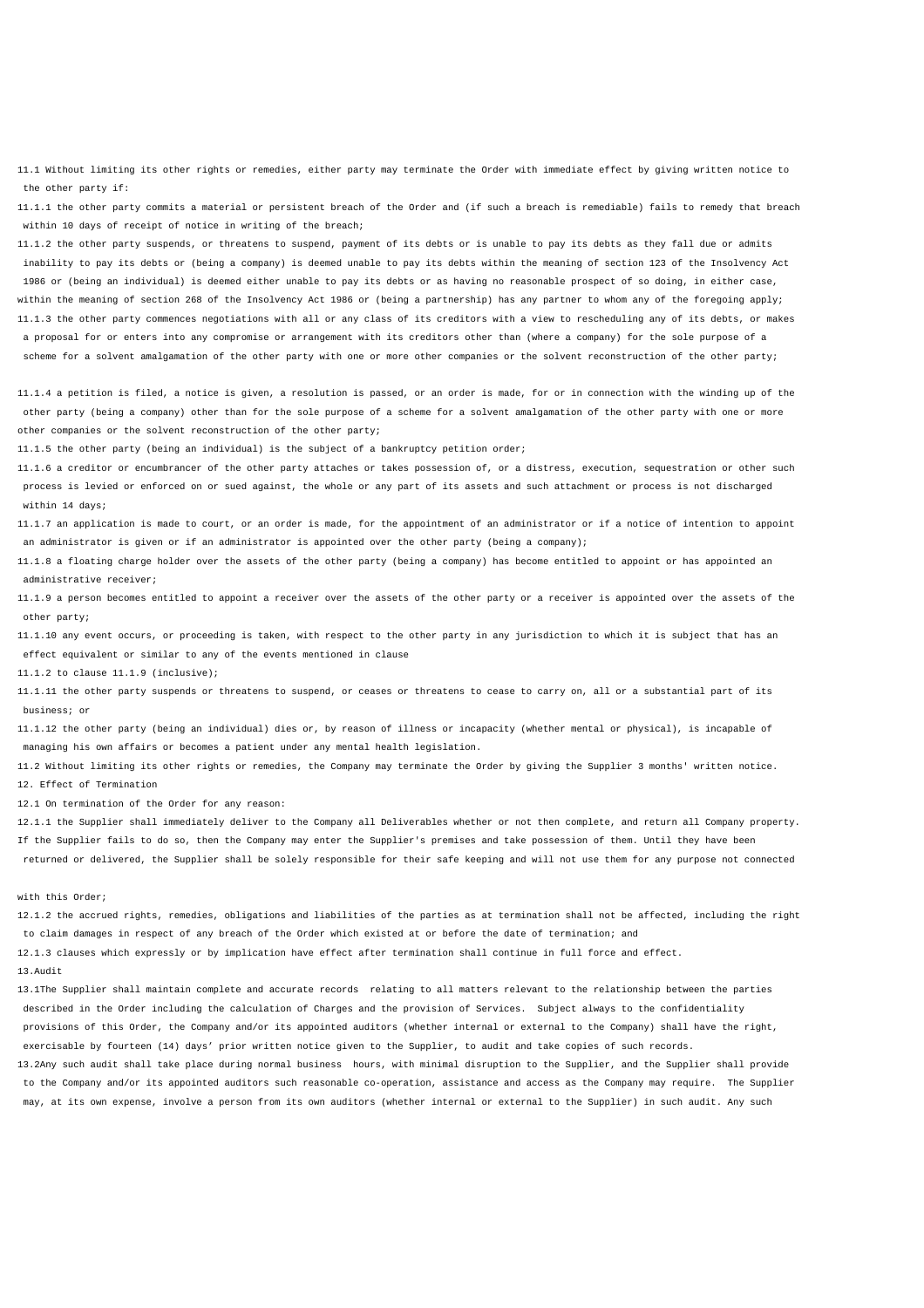audit shall be conducted at the cost of the Company.

13.3 The Company may exercise its audit right under this clause no more than once in any period of twelve (12) months unless the Company has reasonable grounds on which to suspect that the Supplier has knowingly over-charged the Company or failed to provide Services in accordance with the Order, in which case the Company may exercise its rights under this clause at any time without notice.

13.4 The Supplier shall establish the same right of audit in favour of the Company in its contracts with third parties to whom it has subcontracted the performance of any obligations under this Order with the Company's consent.

14. Anti-Corruption

14.1 Both parties shall:

14.1.1 comply with all applicable laws, regulations, codes and sanctions relating to anti-bribery and anti-corruption including but not limited to the Bribery Act 2010 ("Relevant Requirements");

14.1.2 not engage in any activity, practice or conduct which would constitute an offence under sections 1, 2 or 6 of the Bribery Act 2010 if such activity, practice or conduct had been carried out in the UK; and

14.1.3 have and shall maintain in place throughout the term of this Order its own policies and procedures in relation to the Relevant Requirements, including but not limited to adequate procedures under the Bribery Act 2010 and will enforce them where appropriate. 14.2 Breach of this clause shall entitle the party who is not in breach to terminate this Order forthwith upon written notice to the other. 15. Sustainable Development

15.1 The Company is a member of the Volkswagen Group which has set requirements for sustainable development to be met by its business partners. These requirements can be found on the portal vwgroupsupply.com under the section Cooperation and sub-section Sustainability.

15.2 The Supplier will at all times during the term of this Order ensure that it is aware of these requirements and will comply with them. 16. General

16.1 Force majeure: Neither party shall be liable to the other as a result of any delay or failure to perform its obligations under the Order if and to the extent such delay or failure is caused by an event or circumstance which is beyond the reasonable control of that party which by its nature could not have been foreseen by such a party or if it could have been foreseen was unavoidable, including, without limitation, acts of God, compliance with any law, order, rule or regulation of any governmental or other authority, acts of any governmental or super-national authority, war or national emergency, riots, civil commotion, acts of terrorism, hijacking and similar criminal acts, fire, explosion and flood. If such event or circumstances prevent the Supplier from providing any of the Services for more

than 4 weeks, the Company shall have the right, without limiting its other rights or remedies, to terminate this Order with immediate effect by giving written notice to the Supplier.

16.2 Assignment and subcontracting: The Supplier shall not assign, transfer, charge, subcontract or deal in any other manner with all or any of its rights or obligations under the Order without the prior written consent of the Company, such consent not to be unreasonably withheld or delayed.

16.2.1 The Company may at any time assign, transfer, charge, subcontract or deal in any other manner with all or any of its rights under the Order and may subcontract or delegate in any manner any or all of its obligations under the Order to any third party or agent. 16.3 Notices:

16.3.1 Any notice or other communication required to be given to a party under or in connection with this Order shall be in writing and shall be delivered to the other party personally or sent by prepaid first-class post, recorded delivery or by commercial courier, at its registered office (if a company) or (in any other case) its principal place of business, or sent by fax to the other party's main fax number.

16.3.2 Any notice or communication shall be deemed to have been duly received if delivered personally, when left at the address referred to above or, if sent by prepaid first-class post or recorded delivery, at 9.00 am on the second Business Day after posting, or if delivered by commercial courier, on the date and at the time that the courier's delivery receipt is signed, or if sent by fax, on the next Business Day after transmission.

16.3.3 This clause 13.3 shall not apply to the service of any proceedings or other documents in any legal action. For the purposes of this clause, "writing" shall not include e-mails and for the avoidance of doubt notice given under this Order shall not be validly served if sent by e-mail.

16.4 Waiver and cumulative remedies:

16.5.1 A waiver of any right under the Order is only effective if it is in writing and shall not be deemed to be a waiver of any subsequent breach or default. No failure or delay by a party in exercising any right or remedy under the Order or by law shall constitute a waiver of that or any other right or remedy, nor preclude or restrict its further exercise. No single or partial exercise of such right or remedy